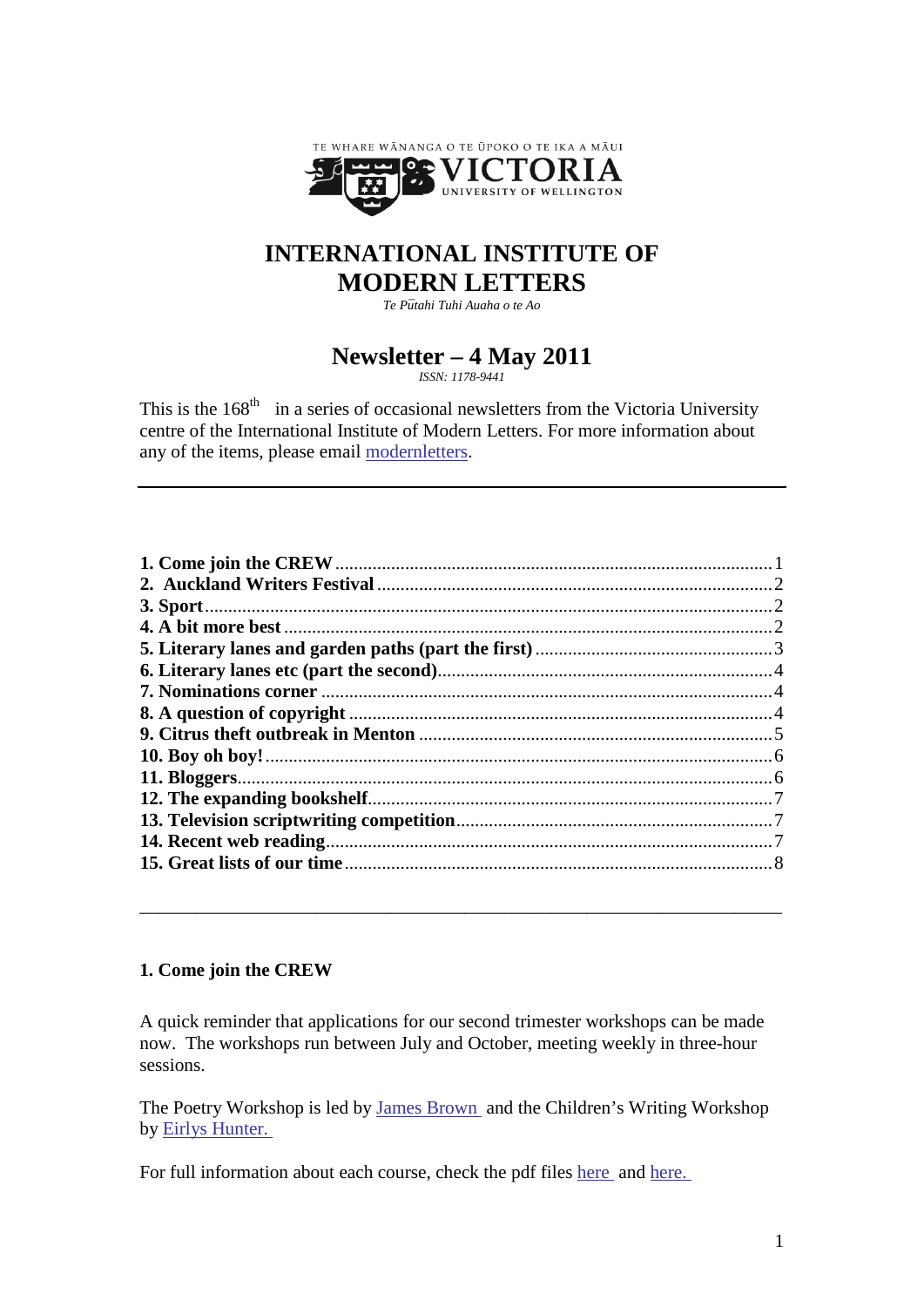More general application information is [here](http://www.victoria.ac.nz/modernletters/student-help/how-to-apply.aspx#undergrad)

If you have any difficulty making your application, feel free to contact us at [modernletters@vuw.ac.nz](mailto:modernletters@vuw.ac.nz); or phone (04) 463 6854.

PS – You can also apply now for our trimester 3 Iowa Workshops – condensed sixweek summer versions of our fiction and poetry workshops, led by graduates of the famed Iowa Writers' Workshop. For timetable information look [here](http://www.victoria.ac.nz/modernletters/courses/CREW-258.aspx) and [here.](http://www.victoria.ac.nz/modernletters/courses/CREW-259.aspx)

### <span id="page-1-0"></span>**2. Auckland Writers Festival**

It's nice to see how many of our very best friends are taking part in this year's Auckland Writers' Festival. So far we've spotted Craig Cliff, Laurence Fearnley, Tina Makereti, Jenny Bornholdt, Bill Manhire, Tusiata Avia, David Vann, Emily Perkins, Paula Boock, Fergus Barrowman, Mandy Hager, Elizabeth Knox, Paula Morris, Sue Orr and Sarah Quigley. The festival runs 11-15 May, and there's a full programme [here.](http://www.writersfestival.co.nz/Home/Programme.aspx)

It won't surprise anyone to learn that we're especially looking forward to the launch event for *The Best of Best New Zealand Poems*, 5.30 on Saturday 14 May, with readings from Tusiata Avia, Paula Green, Cilla McQueen, Bill Manhire, Emma Neale, Vincent O'Sullivan, Elizabeth Smither and Robert Sullivan. Fergus Barrowman introduces.

If you were really keen, you could choose to read the anthology before it's published by checking out the contents list [here](http://www.victoria.ac.nz/vup/2011titleinformation/bestofbest.aspx) then reading (or listening) to the relevant poems on the [BNZP website.](http://www.victoria.ac.nz/bestnzpoems) But we recommend waiting for the book – especially as we've just glimpsed an advance copy.

# <span id="page-1-1"></span>**3. Sport**

Also publishing to coincide with the Auckland Writers Festival is a whopper issue of *Sport*, with some 50 contributors and a mysterious bus called DOODLEDASHER on the [cover.](http://yfrog.com/h8hbwmp)

The new *Sport* contains the winners of *[The Long and the Short of It](http://www.unitybooks.co.nz/?s1=competitions)* competition*.* The winning stories will also appear in a special – and wonderfully handsome – [publication w](http://yfrog.com/h4ekepp)ith a number of other highly commended entries.

#### <span id="page-1-2"></span>**4. A bit more best**

[New Zealand's best first novel 2009 j](http://www.victoria.ac.nz/vup/2008titleinformation/rehearsal.aspx)ust became [Canada's best first novel 2011.](http://www.cbc.ca/news/arts/story/2011/04/29/amazon-first-novel-catton-rehearsal.html) Eleanor Catton's *The Rehearsal* has won the Amazon Canada Best First Novel Award.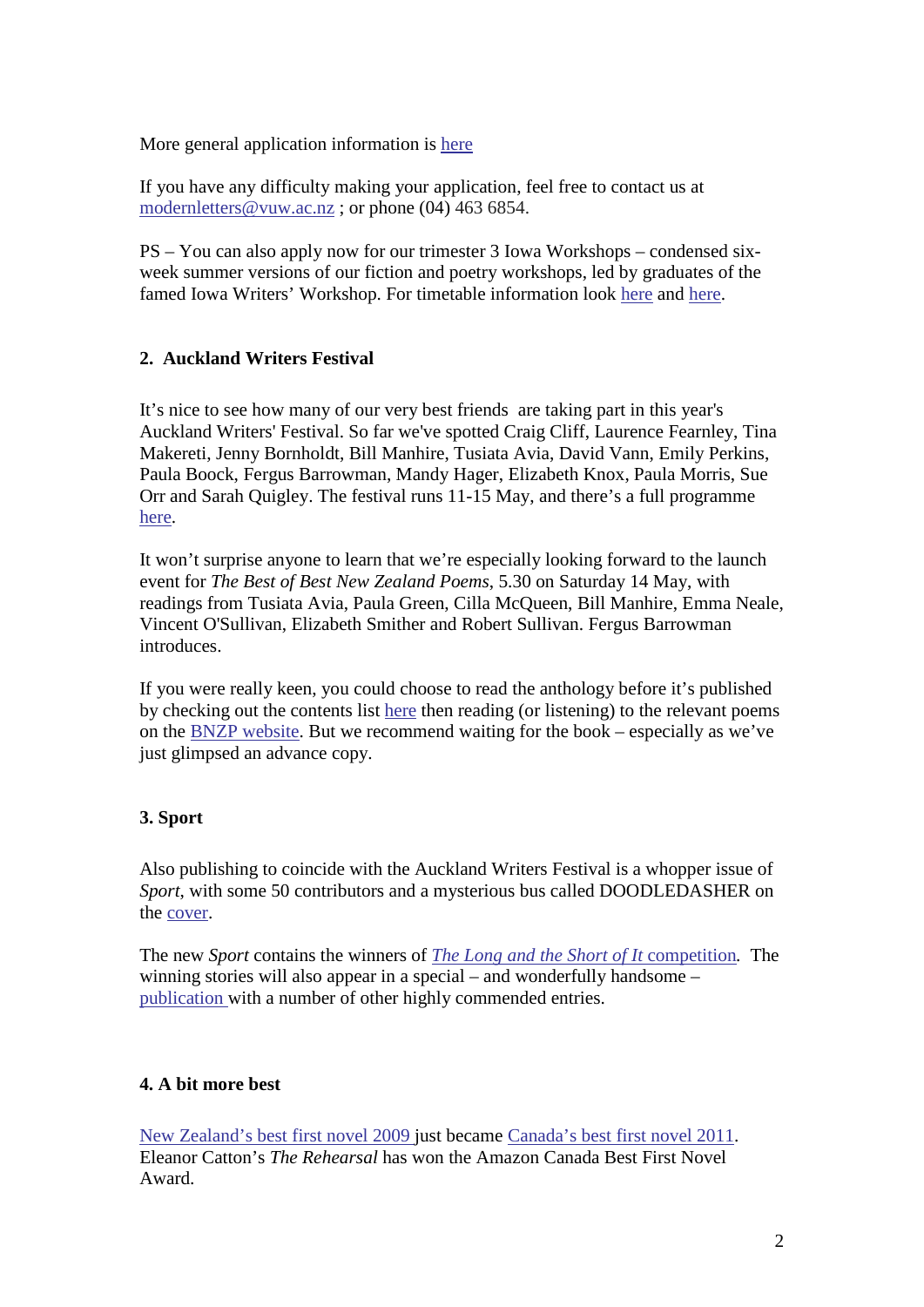'*The Rehearsal* is everything a first novel ought to be: bold, inventive, selfpossessed,' jury head Stuart Woods, editor of *Quill & Quire* magazine, said in a statement. 'The novel offers keen insight into the worlds of high art, music, and theatre while brilliantly decoding the rituals of adolescent life. In the hands of a less talented writer, *The Rehearsal* could easily have become a tiresome experiment, but Catton has imbued every page, every paragraph, with wit and insight.'

As we may have mentioned from time to time, *The Rehearsal* first came to life in Damien Wilkins's 2008 MA Workshop here at Victoria, and won Ellie Catton the Adam Award – the first of many such honours. And just today we hear that filmmakers Alison Maclean & Bridget Ikin have optioned *The Rehearsal*.

#### <span id="page-2-0"></span>**5. Literary lanes and garden paths (part the first)**

For some time we've contemplated making a list of streets named after New Zealand writers. The news that there's now a Kidman street in Rolleston, named for novelist Fiona Kidman, has encouraged us to get down to business. Outside New Zealand there's probably only the rue Katherine Mansfield in Menton, but there must be lots of local stuff. As we went about our contemplation, via Google Maps, we vaguely recalled ancient controversy over the naming of Janet Frame Place, which you can now find in Whiteman's Valley, just off, yes, Katherine Mansfield Drive. A slightly less vague memory led us to Stephen Stratford, editor of the much lamented *[Quote Unquote](http://quoteunquotenz.blogspot.com/)*, and now author of the much-admired blog of the same name. The fine Mr Stratford – who of course has the distinction of sharing a name with the Taranaki township where Janet Frame once lived – was quickly able to supply the following clipping from the July 1994 issue of the Upper Hutt Leader:

#### **'Janet Frame Street Name Not Wanted**

It seems the writings of Janet Frame are not too popular with some Upper Hutt City Councillors reluctant to name a Whitemans Valley street after her.

At last week's policy and planning committee meeting Councillor Hilda Billington was adamant the new cul-de-sac off Katherine Mansfield Drive not be named after the New Zealand author.

Cr Billington said she does not like Janet Frame's books and she has no relevance to Upper Hutt.

Council's director of corporate services Jenny Bentley said that when considering street names the developer usually comes up with some names which should continue the area's existing theme. In Whitemans Valley's case, famous New Zealand authors.

Subdivider Don Robinson suggested four names, Ainsdale Way, Janet Frame Way, Dame Ngaio Marsh Place and Pukeko Place or Way.

In his council report city planner Grant Birkinshaw singled these down to Janet Frame Grove or Ainsdale Grove. He said the city should be honoured to have the opportunity to use Janet Frame's name alongside Katherine Mansfield. Janet Frame has given permission for the street to be named after her.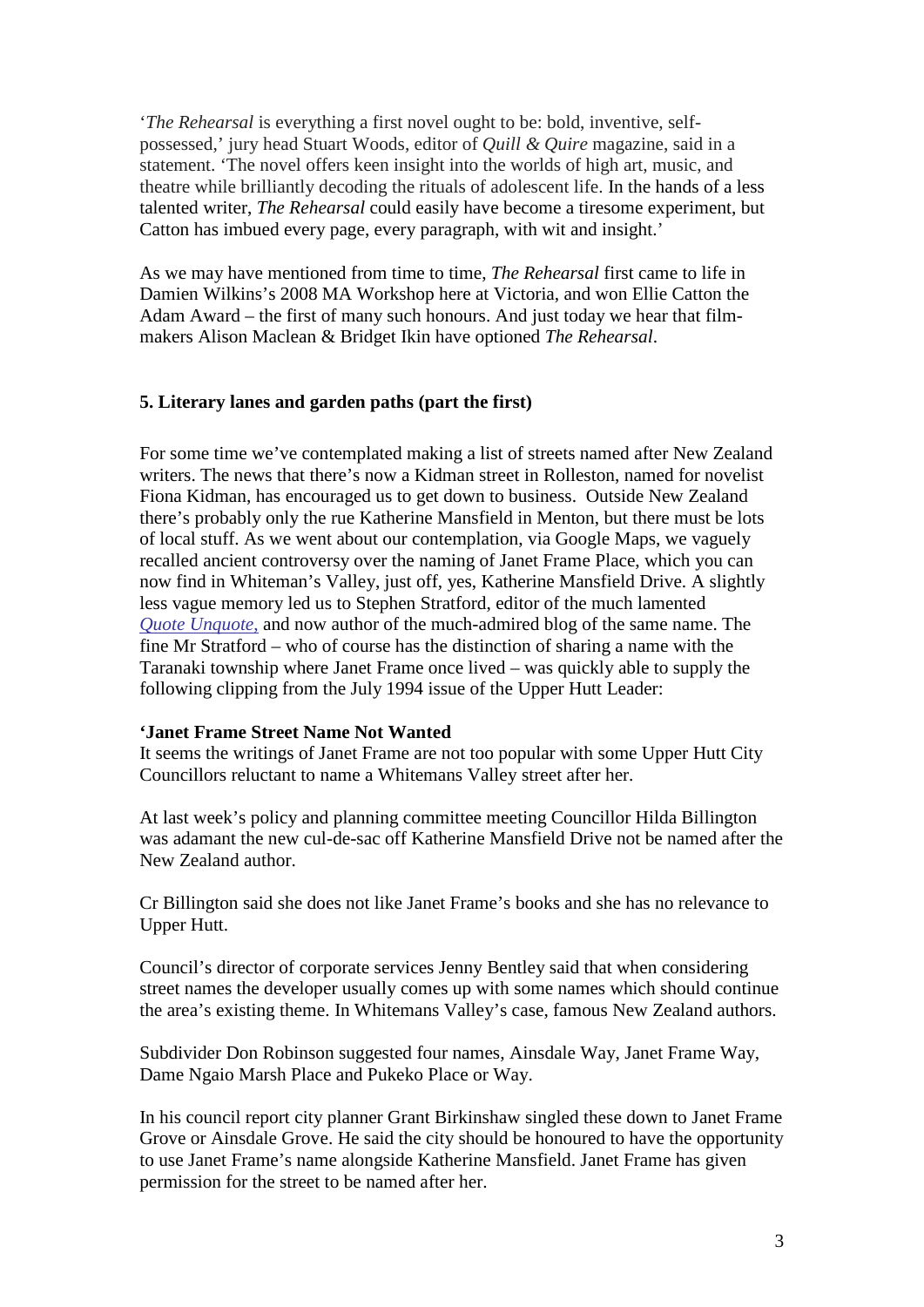Cr Pat Christianson suggested author of Upper Hutt's history Jack Kelleher, or editor of the *Leader* Rosemary McLennan, who recently wrote a history of Normandale, as possible names for the street. Jack Kelleher has a service lane named after him.

After much discussion the committee recommended council adopt Ainsdale Grove which is associated with subdivider Mr Robinson's farming operation.'

### <span id="page-3-0"></span>**6. Literary lanes etc (part the second)**

We would still like to compile our list of literary lanes, streets and – if they exist – boulevards. We note, for example, a James K Baxter Place in Christchurch, and an Ashton Warner Way not far from Janet Frame Way (which, we're pleased to note, eventually won out over Ainsdale Grove). But these things are never easy without local knowledge. So we appeal to you, dear reader, to send us as many suggestions as you can. We promise to post the full list in a future newsletter. Just to encourage you, this issue's Great List of Our Time consists of literary street names spotted by the afore-mentioned Stephen Stratford not so far from his place of residence. No wonder he writes so well.

# <span id="page-3-1"></span>**7. Nominations corner**

The National Library is calling for nominations for the next New Zealand Poet Laureate, whose term will be for two years from July 2011. The Award carries a monetary value of \$40,000 per year. The nomination form and background information are available on the [National Library's website.](http://www.natlib.govt.nz/poetlaureate)

Nominations close on Friday 17 June 2011.

Further information from [Peter Ireland](mailto:peter.ireland@dia.govt.nz) at the National Library.

Nominations for the [Prime Minister's Awards](http://bit.ly/korc50) are also open, and close on Friday 6 May.

# <span id="page-3-2"></span>**8. A question of copyright**

The Dominion Post's classical music reviewing person, John Button, complained recently about a loud cough from an audience member at an NZSO show. The audience member fessed up in a subsequent letters column, outing herself as Viv Walker (mother, we're pretty sure, of Janie, who did the scriptwriting MA here with Ken Duncum some years ago).

'I want to confess to reviewer John Button that it was I who performed the "extraordinarily insensitive cough at a delicate moment in the Mahler Symphony".

It was an unplanned cancer spasm, not deliberately timed for a "delicate moment".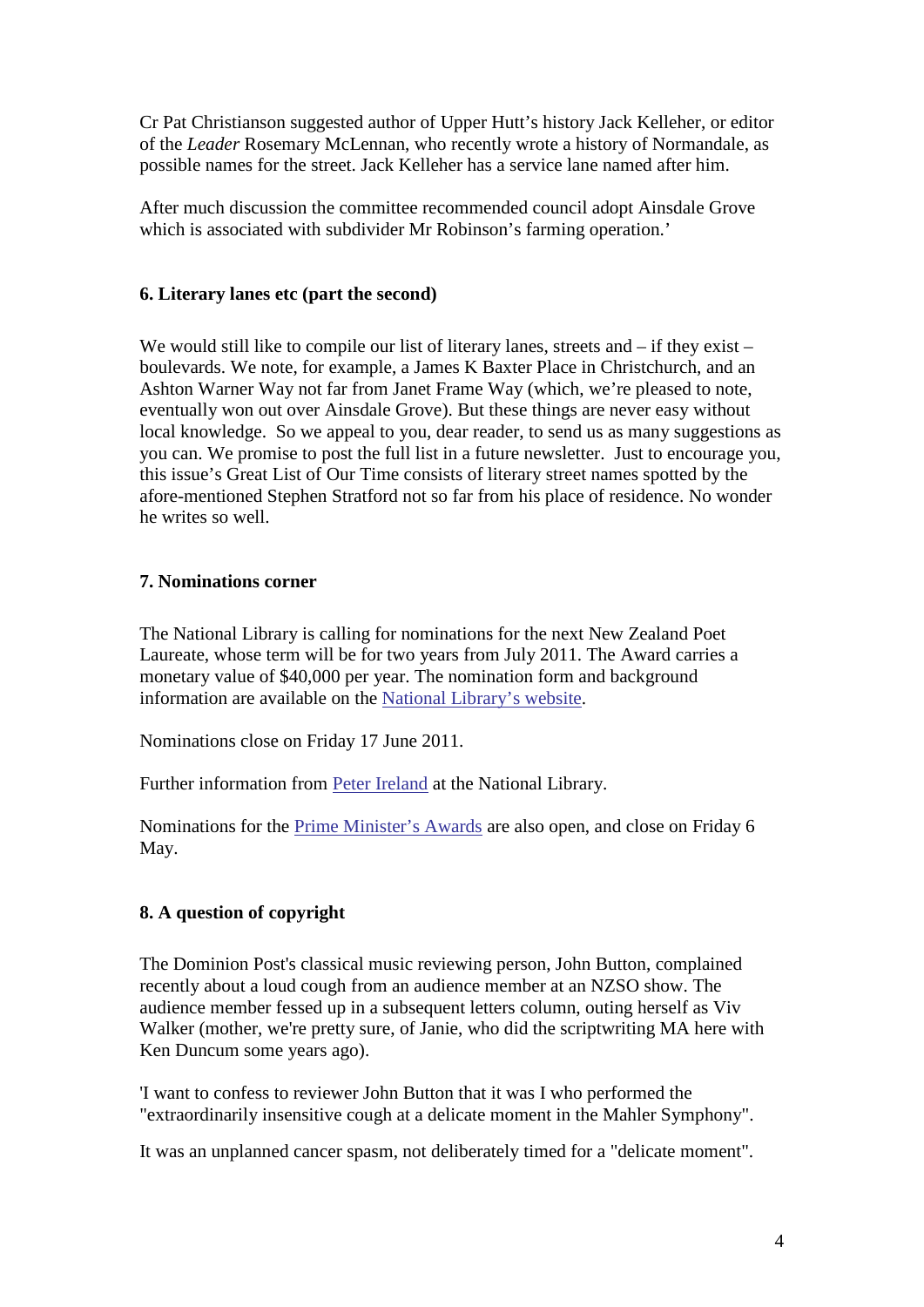I did consider climbing over the railing to leave, but judged that I didn't have enough oxygen to complete the move. Thank goodness I didn't because there was a four-foot drop to the aisle below. I could have ended up with a broken leg or two, and I'd have screamed more loudly than I coughed.

Given that it was hard to spot anyone younger than 70 in the audience, I'm surprised there weren't a few heart attacks, strokes and at least one "insensitive" death.

Button needs to get over himself. His review was "extraordinarily" shallow, not surprising given how easily distracted he obviously was.'

Anyway, this called forth a subsequent letter from Leslie Austin. He congratulated Viv Walker on her brave admission of guilt, and helpfully added, 'A cough is a cough, no matter how loud. I am ever [sic] reminded of conductor Benjamin Zander, who conducted the NZSO National Youth Orchestra in 1999. He gently but firmly gave the audience a classic lesson on how to stifle a cough during a concert. This might have shocked a few, but it worked. It's my habit to record most broadcast NZSO concerts. I did this one, and Viv Walker's cough was captured loud and clear.'

The last word seems to have gone to Viv Walker, who then replied (April 15):

'Tis me, the NZSO concert-cougher again, responding to Leslie Austin. He says he recorded the concert and my cough can be heard "loud and clear." Well, I've just had a wee chat with a lawyer friend, who says there's a copyright issue here because I didn't give him permission to record it. It's my cough and I want it back.'

Which is where, as far as we can tell, the matter rests.

#### <span id="page-4-0"></span>**9. Citrus theft outbreak in Menton**

Chris Price has been keeping a loose poetry journal since she arrived in Menton, and has given us permission to occasionally quote from it. We can't remember what we were doing on April  $20<sup>th</sup>$ , but this is what Chris was up to:

Vicente Blasco-Ibanez, I have stolen your lemons. From under the nose of Cervantes I took them, in the ruined garden of writers at the Villa Fontana Rosa. But they were lying on the ground. But the house and garden are being restored – though Flaubert is still a headless plinth and your ceramic benches, little Alhambras, becalmed amid the mostly unmade lawns and flower beds. Still, Don Quixote and Sancho Panza set off from La Mancha to journey across the tiled comic-book of their story every day. Valencia is on its way back, but it's taking its time: the external walls of your house are already bright, but inside they haven't yet sanded down the wall where Sex Drugs Music is scratched into the paintwork.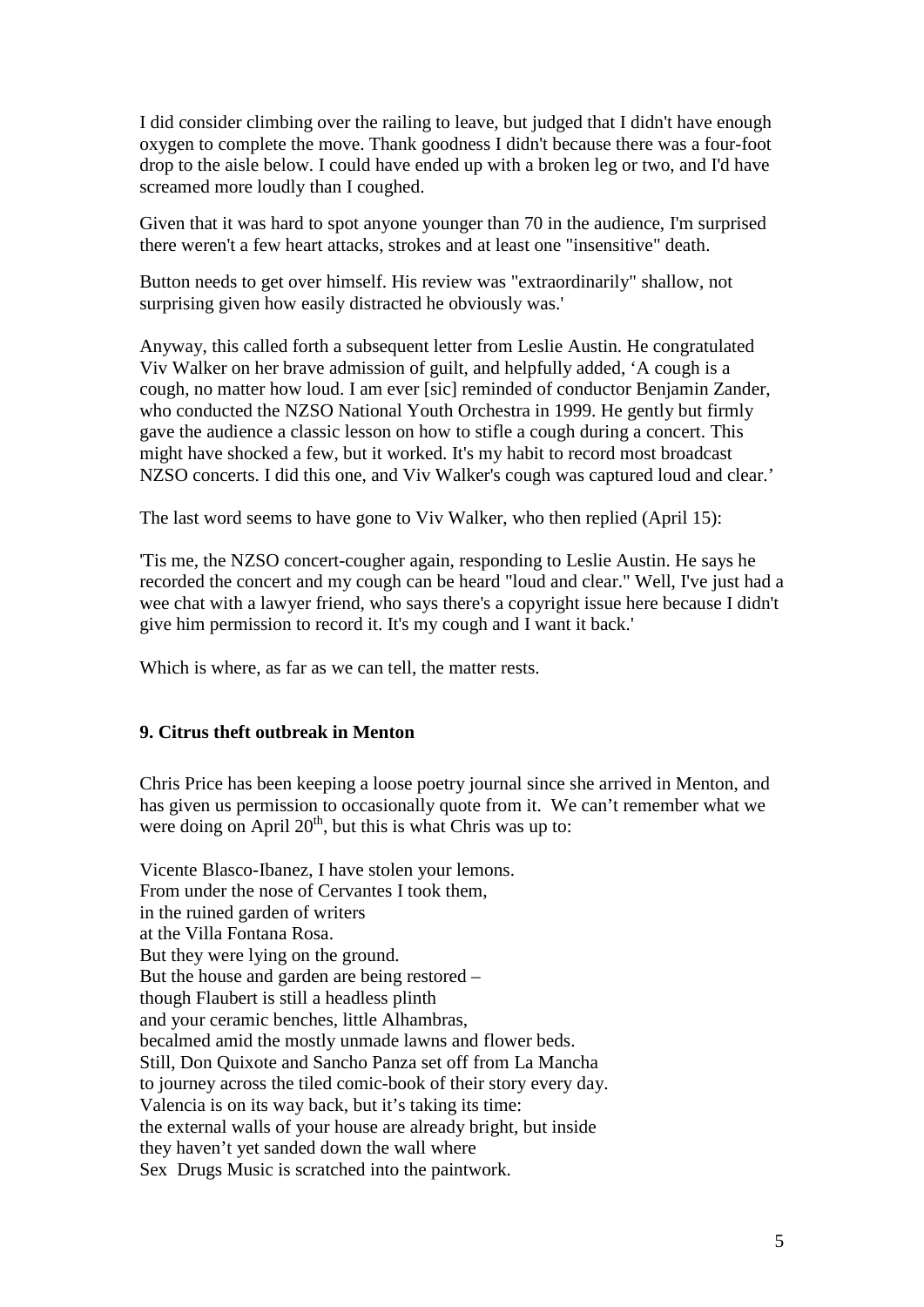A few years too late to meet KM, you built Fontana Rosa of bestsellers and the A-list movies made of them, and when you died 8 French and 8 Spanish sailors were required to shoulder the weight of your fame, contained inside a wooden book with gilded pages. It weighed 800 kilos, but time has put you on a diet since then.

As I slipped out, a tiny brilliant cosmos of lemons stashed with the laptop in the darkness of my backpack, Dickens, Cervantes and Balzac smiled down upon me from the ruined heaven of your gateway. They were lying on the ground. But on the terrace, you might like to know, grew one perfect red rose.

Each morning, the juice from just a quarter of one of your lemons in a glass of cold water primes my digestion.

### <span id="page-5-0"></span>**10. Boy oh boy!**

Jo Smith, Ocean Mercier and Alice Te Punga Somerville are hosting a one-day symposium on Taika Waititi's *[Boy](http://en.wikipedia.org/wiki/Boy_(2010_film))* on Friday 13th May in the Hunter Council Chambers at Victoria University. Some learned papers are already scheduled ('Childhood as Affective Time-Space in Boy'; 'Discursive Identification in Boy'), but the day doesn't sound too forbidding. There's clearly plenty of time set aside for general discussion and round-table talk, and the event ends with a publication planning party and fish 'n' chips. To register your intention to attend, or just to find out more, please [email.](mailto:ocean.mercier@vuw.ac.nz)

### <span id="page-5-1"></span>**11. Bloggers**

VUP is promising a blog. 'We have a tasty new regime lined up for the VUP blog. Each week we'll be featuring some of our top talent with guest posts from our authors and extracts from new titles. This week you can look forward to some musings on poetry from Kate Camp and a new poem from the [Hill of Wool](http://www.victoria.ac.nz/vup/2011titleinformation/hillofwool.aspx) by Jenny Bornholdt.' Try looking for it [here.](http://www.victoria.ac.nz/vup/)

Susan [Pearce is keeping a Reading Journal](http://swimmingwithbooks.wordpress.com/)

[Joan Fleming is piecing things together](http://piecetogethertheworldboys.blogspot.com/)

[Fiona Kidman has revamped her website](http://fionakidman.com/)

[Booksellers NZ has started its blog](http://booksellersnz.wordpress.com/)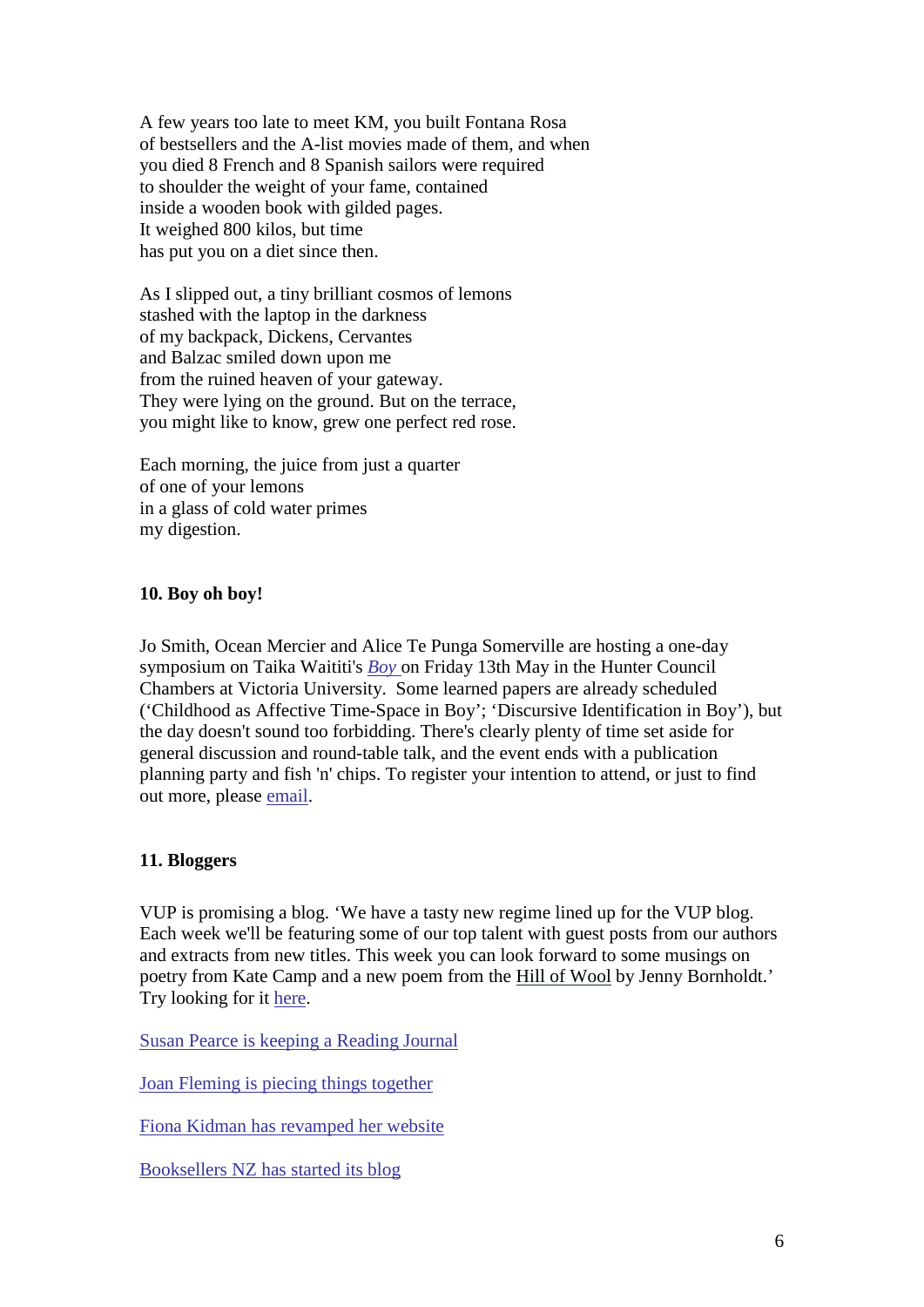[Emma Neale has a blog](http://emmaneale.wordpress.com/) 

[Guy Somerset is blogging](http://www.listener.co.nz/) on the (rather promising) new Listener site

[Nosebleed Cinema is up and running](http://www.nosebleed-cinema.com/)

# <span id="page-6-0"></span>**12. The expanding bookshelf**

Trina Saffioti's new book *[Stolen Girl](http://www.magabala.com/catalog_new/product_info.php?products_id=130)* has just been published by Magabala Books who also published her 2008 title *[The Old Frangipani Tree at Flying Fish Point](http://www.magabala.com/catalog_new/index.php?cPath=8_93_165) .* The books were recently launched at [Wellington's Children's Bookshop.](http://childrensbookshop.netstep.co.nz/) Trina has done the Poetry, Short Fiction and Children's Fiction workshops here at the IIML.

Also launched recently from Gecko Press, is Barbara Else's *[The Travelling](http://www.geckopress.co.nz/Book_Detail_22.aspx?CategoryId=86&pageId=0&ProductId=138)  [Restaurant](http://www.geckopress.co.nz/Book_Detail_22.aspx?CategoryId=86&pageId=0&ProductId=138)*

Says Kate De Goldi: "This is one of the most enchanting books that I've read for a long time. I loved it."

Mary Cresswell's new poetry collection *Trace Fossils* is out now from Steele Roberts. Tim Jones has posted a very interesting [interview](http://timjonesbooks.blogspot.com/2011/03/interview-with-mary-cresswell.html) with her on his blog to mark publication.

[Jenny Bornholdt's new book of poems](http://www.victoria.ac.nz/vup/2011titleinformation/hillofwool.aspx) appears this month from VUP. We feel especially connected to *The Hill of Wool* as some of the poems were written on our premises. The book mostly came into being while Jen was the CNZ/Victoria writer in residence last year.

# <span id="page-6-1"></span>**13. Television scriptwriting competition**

The New Zealand Writers' Guild Script Writing contest is now open. This year the format is television and there is already interest from TV producers and production companies. More information [here.](http://www.nzwg.org.nz/bulletin-board/competitions/nzwg-television-script-writing-contest-2011-entry-forms-here-open-now/)

# <span id="page-6-2"></span>**14. Recent web reading**

[Simon Sweetman reviews Making Baby Float](http://www.stuff.co.nz/entertainment/blogs/blog-on-the-tracks/4898062/The-best-I-ve-seen-and-heard-in-a-while)

[Abbotabad](http://bit.ly/iuY5Kl) 

[Over the Net's 'ongoing series celebrating the Ministry of Land Transport and Local](http://overthenet.blogspot.com/search/label/on%20the%20road?updated-max=2009-10-27T11%3A59%3A00%2B13%3A00&max-results=20)  [Body support of New Zealand artists'](http://overthenet.blogspot.com/search/label/on%20the%20road?updated-max=2009-10-27T11%3A59%3A00%2B13%3A00&max-results=20) 

[Trans-Tasman poetry!](http://bit.ly/dF2pMh) A new issue of Snorkel

[The lost city –Christchurch on film](http://secondstogo.blogspot.com/2011/05/lost-city-christchurch-on-film.html)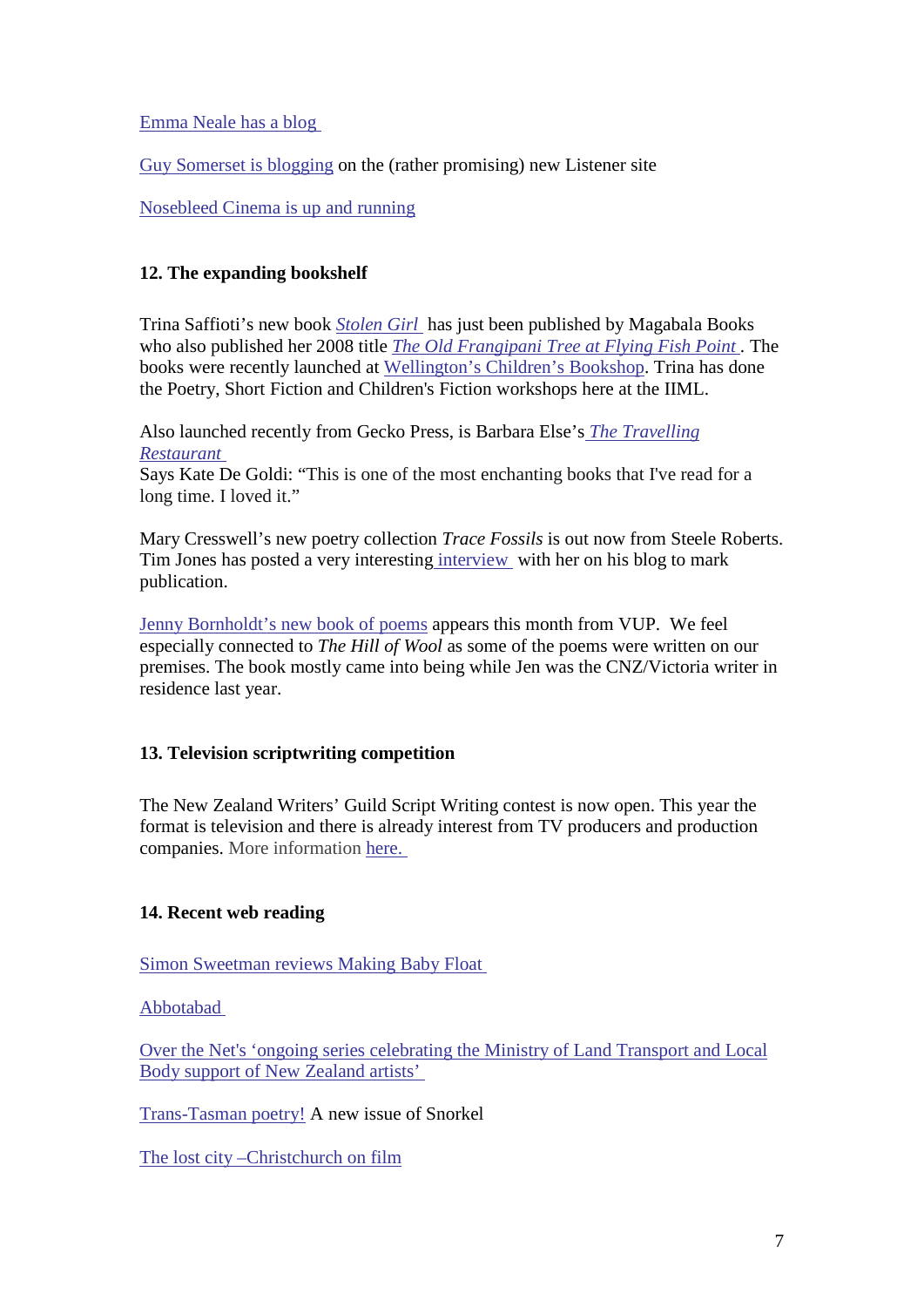[Writing enters its punk rock phase](http://bit.ly/ju9cbc)

"We can't go round taking axes to the frozen sea all day long" – [Kim Hill with John Newton](http://www.radionz.co.nz/national/programmes/saturday/20110430)

[Richard Ford on the writing life](http://bit.ly/lQsI23)

[This is taking Shakespeare worship just a bit too far](http://bit.ly/h3imAv)

[I AM THE COIN](http://iamthecoin.com/)

[Want to contribute to a conference based on](http://bit.ly/j7ty6U) *Man Alone*?

[George Saunders interview](http://bit.ly/fSr8OM)

[Paula Morris finishes a novel and sees a meerkat in a muffin](http://bit.ly/fm4Whn)

'My advice for young [female writers would be to shoot high and not cower' –](http://on.wsj.com/hbuVAj) [Jennifer Egan](http://on.wsj.com/hbuVAj) 

[Robert Falcon Scott tweets his way to the Pole](http://twitter.com/CaptRFScott) 

#### <span id="page-7-0"></span>**15. Great lists of our time**

### **The street names of Leamington**

Addison Street Alley Place Alpers Ridge Arnold Street Austen Place Baxter Place Belloc Place Bracken Street Bronte Place Brooke Terrace Browning Street Burns Street Byron Street Campbell Street Carlyle Street Chaucer Street Chesterton Drive Christy Brown Place Coleridge Street Conrad Place Cowley Drive Cresswell Place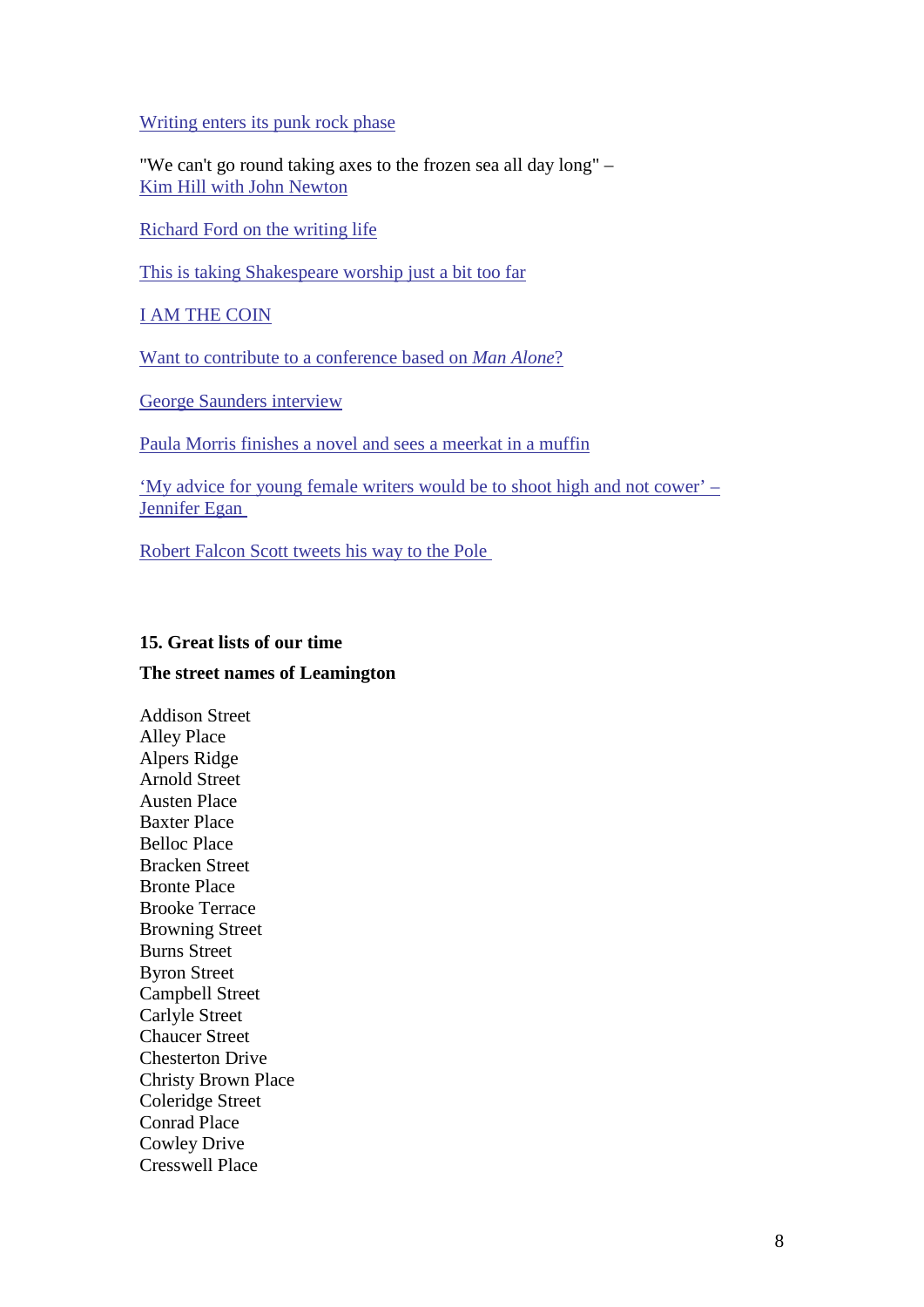Curnow Place Dallas Place De la Mare Drive Dickens Place Drayton Place Eliot Place Fairburn Place Fletcher Place Frame Street Glover Street Goldsmith Street Gordon Street Grace Avenue Hemans Street Hilliard Place Houseman Place Hulme Place Hunt Grove Ihimaera Terrace Keats Terrace Kingsley Street Kipling Street Knox Place Lamb Street Longfellow Street Mansfield Place Marlowe Drive Mason Place Milton Street Murray Street Pepys Place Raleigh Street Robyn Hyde Place Ruskin Place Sargeson Place Scott Street Shadbolt Drive Shakespeare Street Shaw Street Shelley Street Sheridan Crescent Southey Street Spencer Street (possibly a literal for Spenser?) Stevenson Place Swift Place Tennyson Street Thomas Place Thwaites Place